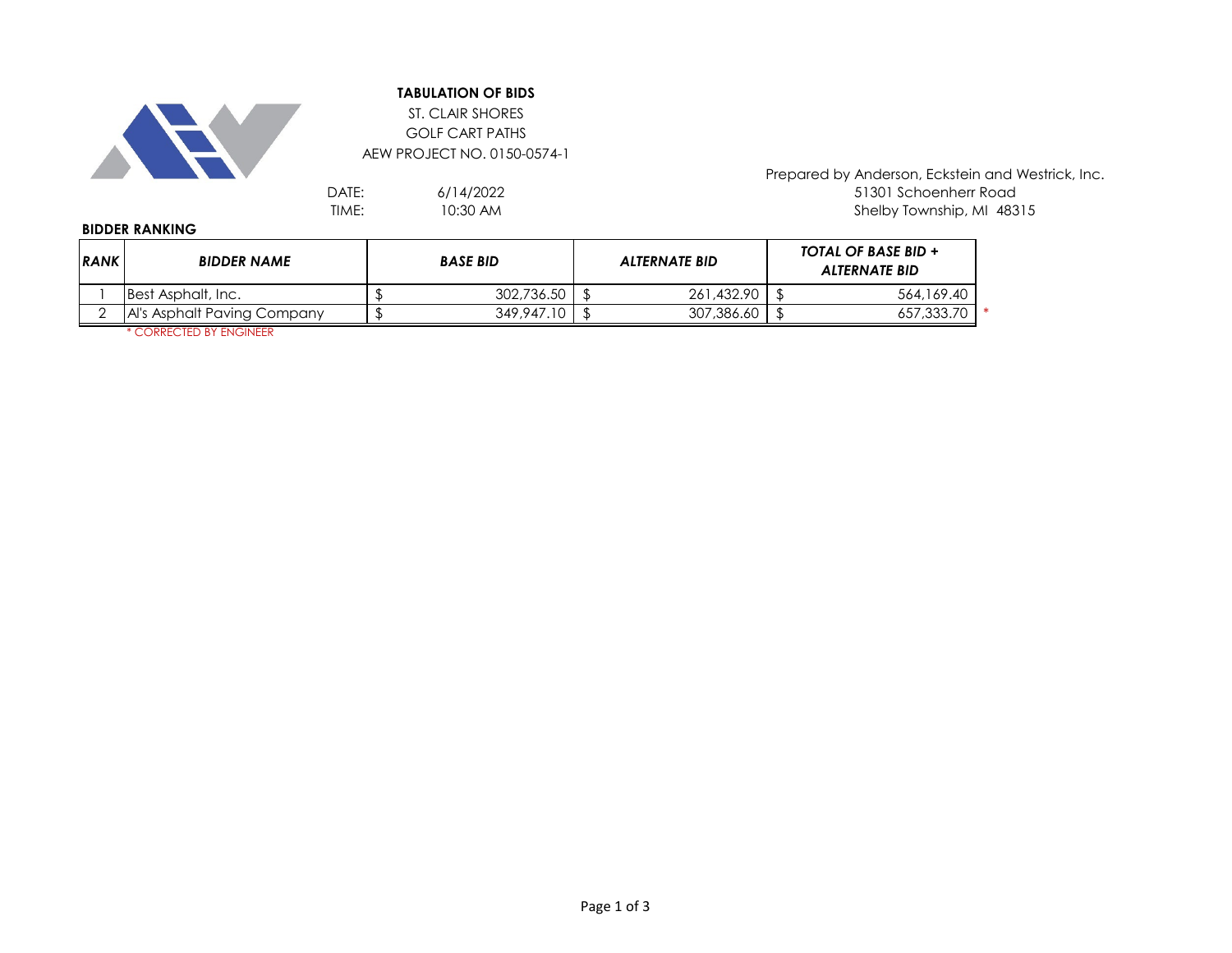|                 | <b>TABULATION OF BIDS</b>                                                                             |                           |       |                                                                        |            |                                                                               |                            |  |
|-----------------|-------------------------------------------------------------------------------------------------------|---------------------------|-------|------------------------------------------------------------------------|------------|-------------------------------------------------------------------------------|----------------------------|--|
|                 | CITY OF ST. CLAIR SHORES<br>ST. CLAIR SHORES<br><b>GOLF CART PATHS</b><br>AEW PROJECT NO. 0150-0574-1 |                           |       | Best Asphalt, Inc.<br>6334 N. Beverly Plaza<br>Romulus, Michigan 48174 |            | Al's Asphalt Paving Company<br>{Next Bidder Address}<br>{Next Bidder Address} |                            |  |
| Item<br>No.     | Description                                                                                           | Estimated<br>Quantity     | Units | <b>Unit Price</b>                                                      | Amount     | <b>Unit Price</b>                                                             | Amount                     |  |
| <b>Base Bid</b> |                                                                                                       |                           |       |                                                                        |            |                                                                               |                            |  |
| 1.              | Mobilization, 3% Max.                                                                                 |                           | LS    | 5,000.00                                                               | 5,000.00   | 10,100.00                                                                     | 10,100.00                  |  |
| 2.              | Soil Erosion & Sedimentation Control Permit                                                           |                           | LS    | 8,500.00                                                               | 8,500.00   | 420.00                                                                        | 420.00                     |  |
| 3.              | _Pavt, Rem, Special                                                                                   | 3,250                     | Syd   | 15.00                                                                  | 48,750.00  | 22.58                                                                         | 73,385.00                  |  |
| 4.              | 4 inch to 6 inch PVC Smooth<br><b>Plastic Pipe</b>                                                    | 150                       | Ft.   | 45.00                                                                  | 6,750.00   | 52.50                                                                         | 7,875.00                   |  |
| 5.              | Pavt, Rem                                                                                             | 1,150                     | Syd   | 12.00                                                                  | 13,800.00  | 22.37                                                                         | $25,725.50$ * <sup>1</sup> |  |
| 6.              | Excavation, Earth                                                                                     | 390                       | Cyd   | 25.00                                                                  | 9.750.00   | 42.00                                                                         | 16,380.00                  |  |
| 7.              | Subgrade Undercutting, Type II                                                                        | 80                        | Cyd   | 75.00                                                                  | 6,000.00   | 63.00                                                                         | 5,040.00                   |  |
| 8.              | Erosion Control, Silt Fence                                                                           | 1,620                     | Ft.   | 3.00                                                                   | 4,860.00   | 2.63                                                                          | 4,260.60                   |  |
| 9.              | _Inlet Filter, Sedcage                                                                                | 5                         | Ea    | 350.00                                                                 | 1,750.00   | 157.50                                                                        | 787.50                     |  |
| 10.             | Aggregate Base, 6 inch                                                                                | 4,950                     | Syd   | 11.19                                                                  | 55,390.50  | 13.23                                                                         | 65,488.50                  |  |
| 11.             | Dr Structure Cover, Adj, Case 2                                                                       |                           | Ea    | 750.00                                                                 | 750.00     | 787.50                                                                        | 787.50                     |  |
| 12.             | <b>HMA, 13A</b>                                                                                       | 550                       | Ton   | 185.22                                                                 | 101,871.00 | 162.75                                                                        | 89,512.50                  |  |
| 13.             | _Surface Restoration, Hydroseeding                                                                    | 2,700                     | Syd   | 10.00                                                                  | 27,000.00  | 15.75                                                                         | 42,525.00                  |  |
| 14.             | <b>Final Cleanup and Restoration</b>                                                                  |                           | LS    | 3,750.00                                                               | 3,750.00   | 1,570.00                                                                      | 1,570.00                   |  |
| 15.             | Erosion Control, Gravel Access Approach                                                               |                           | Ea    | 8,500.00                                                               | 8,500.00   | 5,775.00                                                                      | 5,775.00                   |  |
| 16.             | Erosion Control, Inlet Protection, Fabric Drop                                                        | 3                         | Ea    | 105.00                                                                 | 315.00     | 105.00                                                                        | 315.00                     |  |
|                 |                                                                                                       | <b>TOTAL OF BASE BID:</b> |       | 302,736.50                                                             |            | 349,947.10 **                                                                 |                            |  |